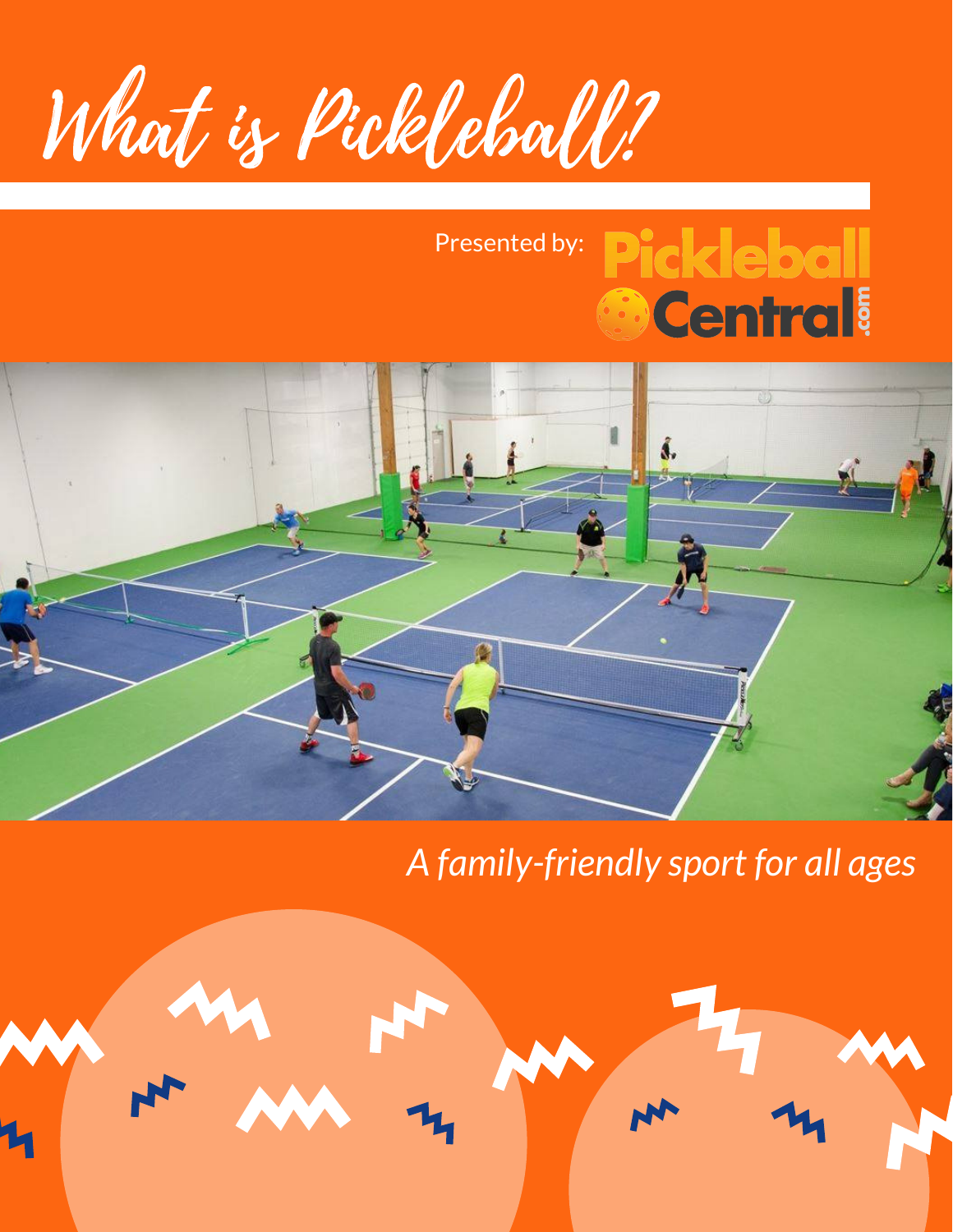## You Need:



The game can be played singles or doubles.

If you already have a smooth, hard surface to serve as a court, beginner gear should only cost around **\$250** for 4 people.

If you have an existing pickleball or tennis net (which can be converted for pickleball), gear costs can be as low as **\$50**.

About the Game

Pickleball was created by a congressman named Joel Pritchard in 1965 on Bainbridge Island, WA.

It was declared the "fastest growing sport in America" by NBC News, and the SFIA (Sports & Fitness Industry Association) shared that there were more than 2.8 million players in the U.S. as of 2017.

A Cross Between...



Pickleball is much easier to play and learn than any of the games that inspired it. Due to its small court size, light equipment and skill-centric rules, it is quickly picked up by players of all ages yet offers a high skill cap at the top levels of competition.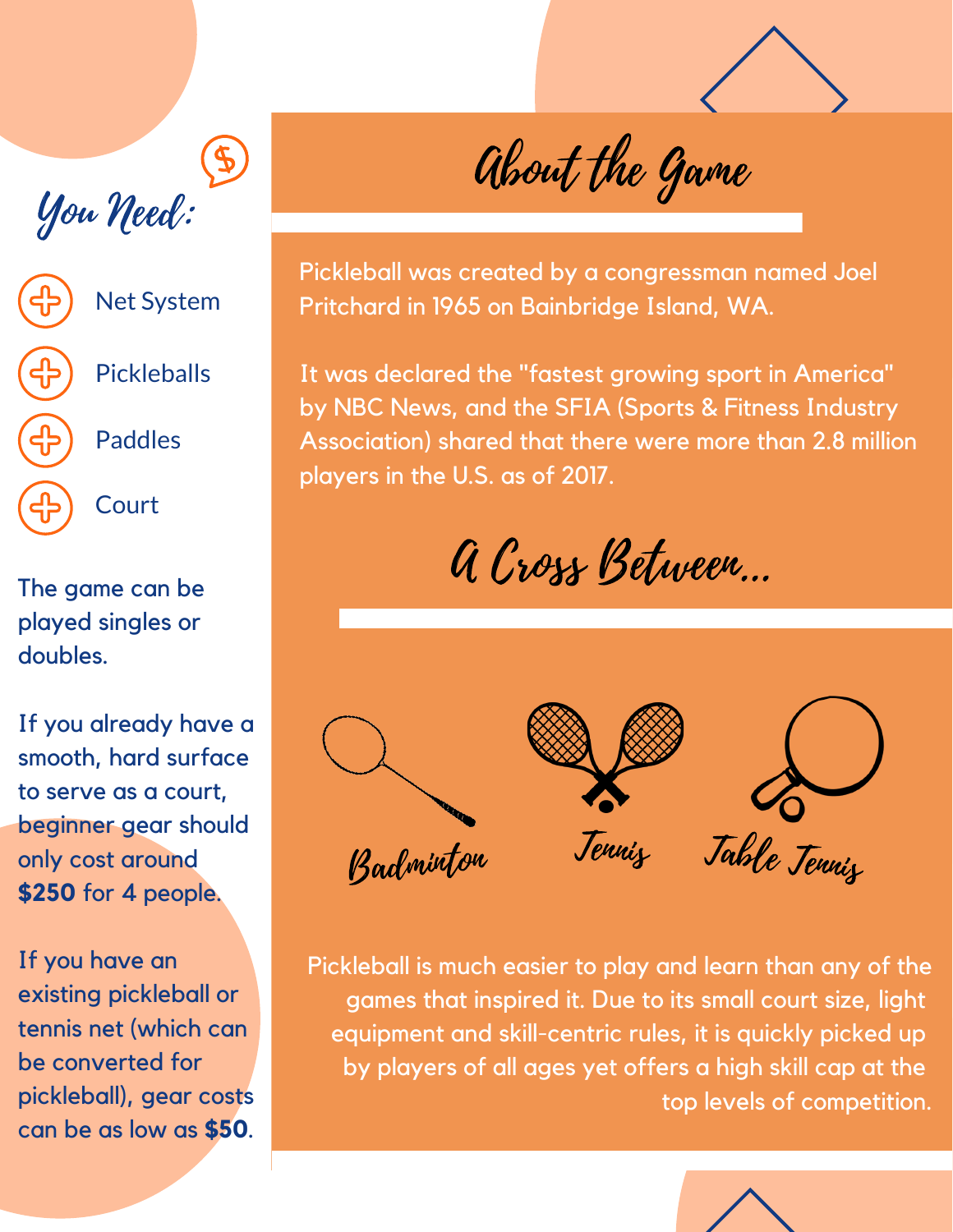Specifics

Pickleball courts measure 20' wide x 44' long. You can fit 4 pickleball courts within a single tennis court.

A special area referred to as the "non-volley zone" or "kitchen" extends 7' away from the net on both sides.

Players cannot volley (hit a ball before it has bounced) in this area, otherwise it will be counted as a fault.

The Goal

The most basic goal of pickleball is to hit the ball onto your opponent's side of the court.

The game is played to 11 points, but teams must win by 2 points. A typical game lasts around 15-20 minutes.

Resources

The official pickleball rulebook can be downloaded for free at: www.usapa.org/ifp-official-rules

> You can search for local places to play at: www.places2play.org